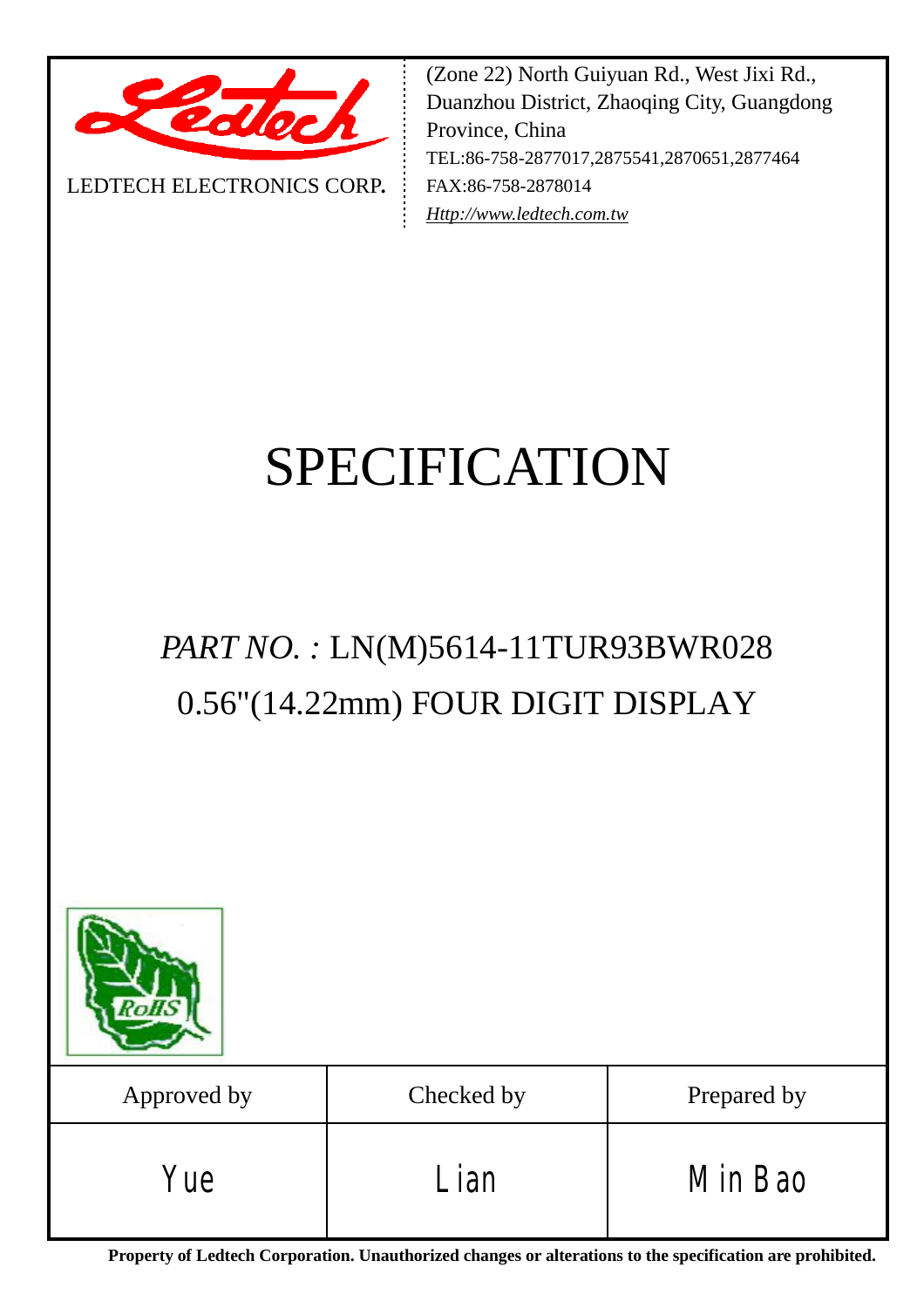

## DISPLAY

## **MODIFY RECORD**

| TAKE EFFECT DATE | <b>MODIFY ISSUES</b> | <b>REMARKS</b> |
|------------------|----------------------|----------------|
|                  |                      |                |
|                  |                      |                |
|                  |                      |                |
|                  |                      |                |
|                  |                      |                |
|                  |                      |                |
|                  |                      |                |
|                  |                      |                |
|                  |                      |                |
|                  |                      |                |
|                  |                      |                |
|                  |                      |                |
|                  |                      |                |
|                  |                      |                |
|                  |                      |                |
|                  |                      |                |
|                  |                      |                |
|                  |                      |                |
|                  |                      |                |
|                  |                      |                |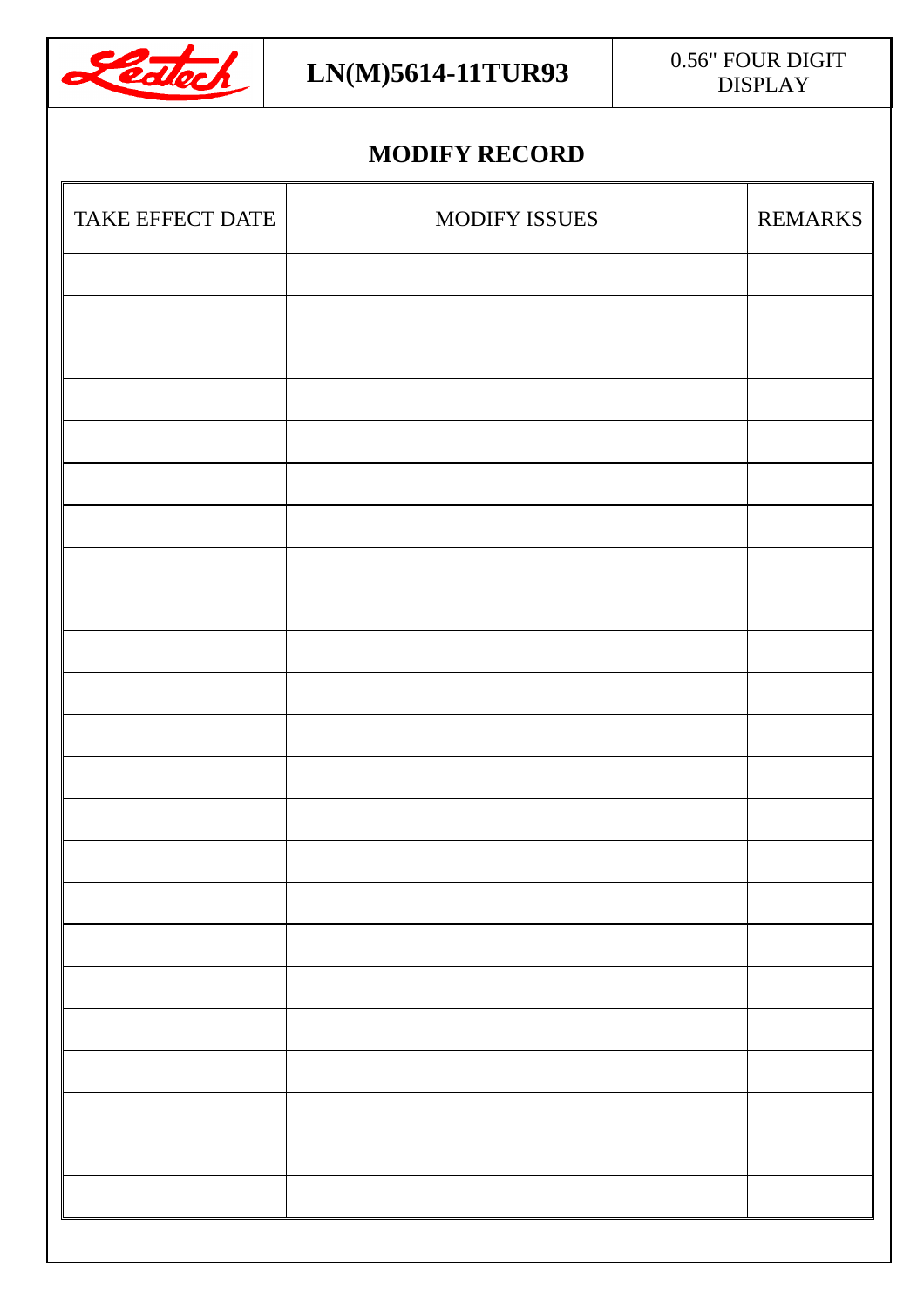

# DISPLAY

## **Dimensions**



#### **Notes:**

- 1. The slope angle of any PIN may be ±5.0° Max.
- 2. All dimensions are in mm, tolerance is ±0.25mm unless otherwise notD.

## **Internal Circuit Diagram**

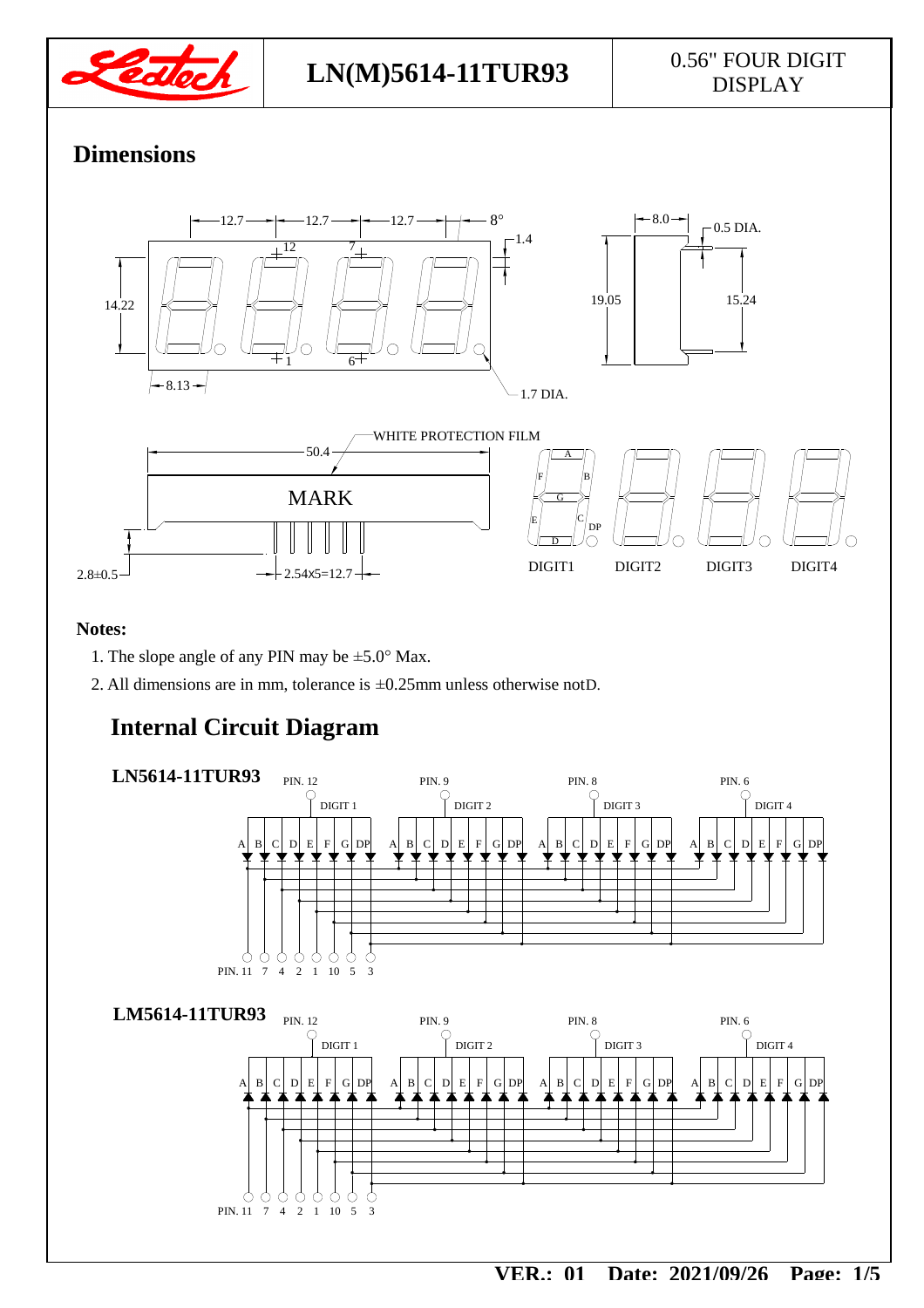

## **Description**

|                      | LED Chip     | Face Color            |              |          |
|----------------------|--------------|-----------------------|--------------|----------|
| Part No.             | Material     | <b>Emitting Color</b> | Surface      | Segments |
| LN5614-11TUR93BWR028 | AlGaInP/GaAs | Deep Red              | <b>Black</b> | White    |
| LM5614-11TUR93BWR028 | AlGaInP/GaAs | Deep Red              | <b>Black</b> | White    |

## **Absolute Maximum Ratings at Ta=25 ℃**

| Parameter                                                    | Symbol         | Rating                                                                      | Unit                |
|--------------------------------------------------------------|----------------|-----------------------------------------------------------------------------|---------------------|
| <b>Power Dissipation Per Segment</b>                         | P <sub>D</sub> | 72                                                                          | mW                  |
| Pulse Current(1/10Duty Cycle,0.1ms Pulse Width.)<br>Per Chip | <b>IFP</b>     | 100                                                                         | mA                  |
| Forward Current Per Chip                                     | IF             | 30                                                                          | mA                  |
| Reverse (Leakage) Current Per Chip                           | Ir             | 100                                                                         | uA                  |
| Reverse Voltage Per Chip                                     | $V_{R}$        | 5                                                                           | V                   |
| <b>Operating Temperature Range</b>                           | Topr.          | $-25$ to $+85$                                                              | $^{\circ}C$         |
| <b>Storage Temperature Range</b>                             | Tstg.          | $-40$ to $+100$                                                             | $\int_{0}^{\infty}$ |
| Soldering Temperature.                                       | Tsol.          | Dip Soldering: $260^{\circ}$ for 5 sec.<br>Hand Soldering: 350°C for 3 sec. |                     |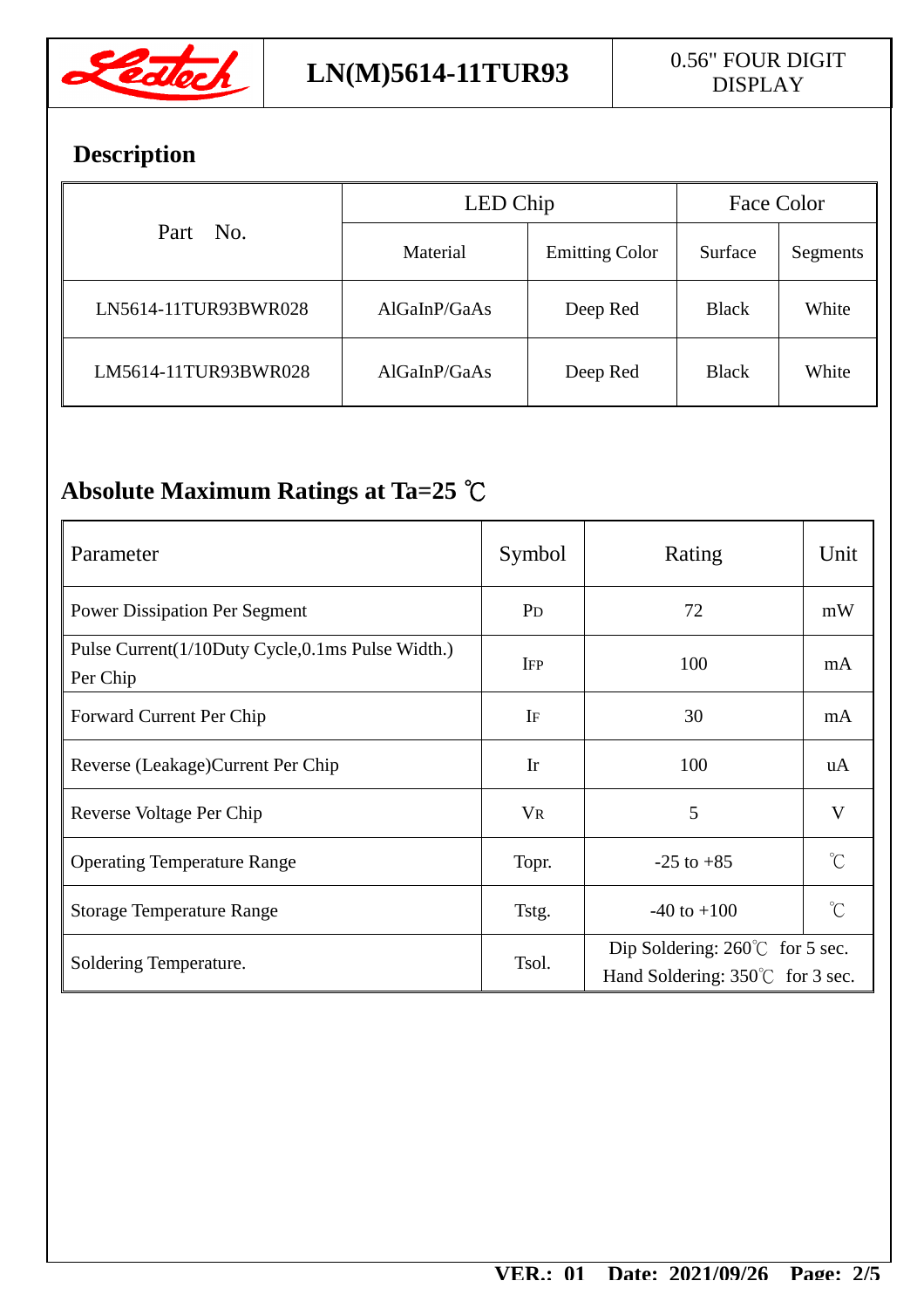

# DISPLAY

## **Electrical and Optical Characteristics:**

| Parameter                                                     | Symbol          | Condition                | Min. | Typ. | Max. | Unit          |
|---------------------------------------------------------------|-----------------|--------------------------|------|------|------|---------------|
| Luminous Intensity Per Segment                                | Iv              | $If=10mA/secg.$          | 15.4 | 30.0 |      | mcd           |
| <b>Forward Voltage</b>                                        | Vf              | $If = 20mA/\text{seg}$ . |      | 1.9  | 2.4  | V             |
| Peak Wavelength                                               | $\lambda p$     | If= $20mA/secg$ .        |      | 650  |      | nm            |
| Dominant Wavelength                                           | $\lambda$ d     | If= $20mA/secg$ .        |      | 639  |      | nm            |
| <b>Reverse Current Per Chip</b><br>(Leakage Current Per Chip) | Ir              | $Vr=5V$                  |      |      | 100  | $\mu$ A       |
| Spectrum Line Halfwidth                                       | $\Delta\lambda$ | If= $20mA/secg$ .        |      | 30   |      | nm            |
| <b>Response Time</b>                                          | T               |                          |      | 250  |      | <sub>ns</sub> |

Notes: 1.Tolerance of Luminous Intensity is ±15%

2.Tolerance of Forward Voltage is ±0.1V

3.Tolerance of Dominant Wavelength is ±1nm

4.Customer's special requirements are also welcome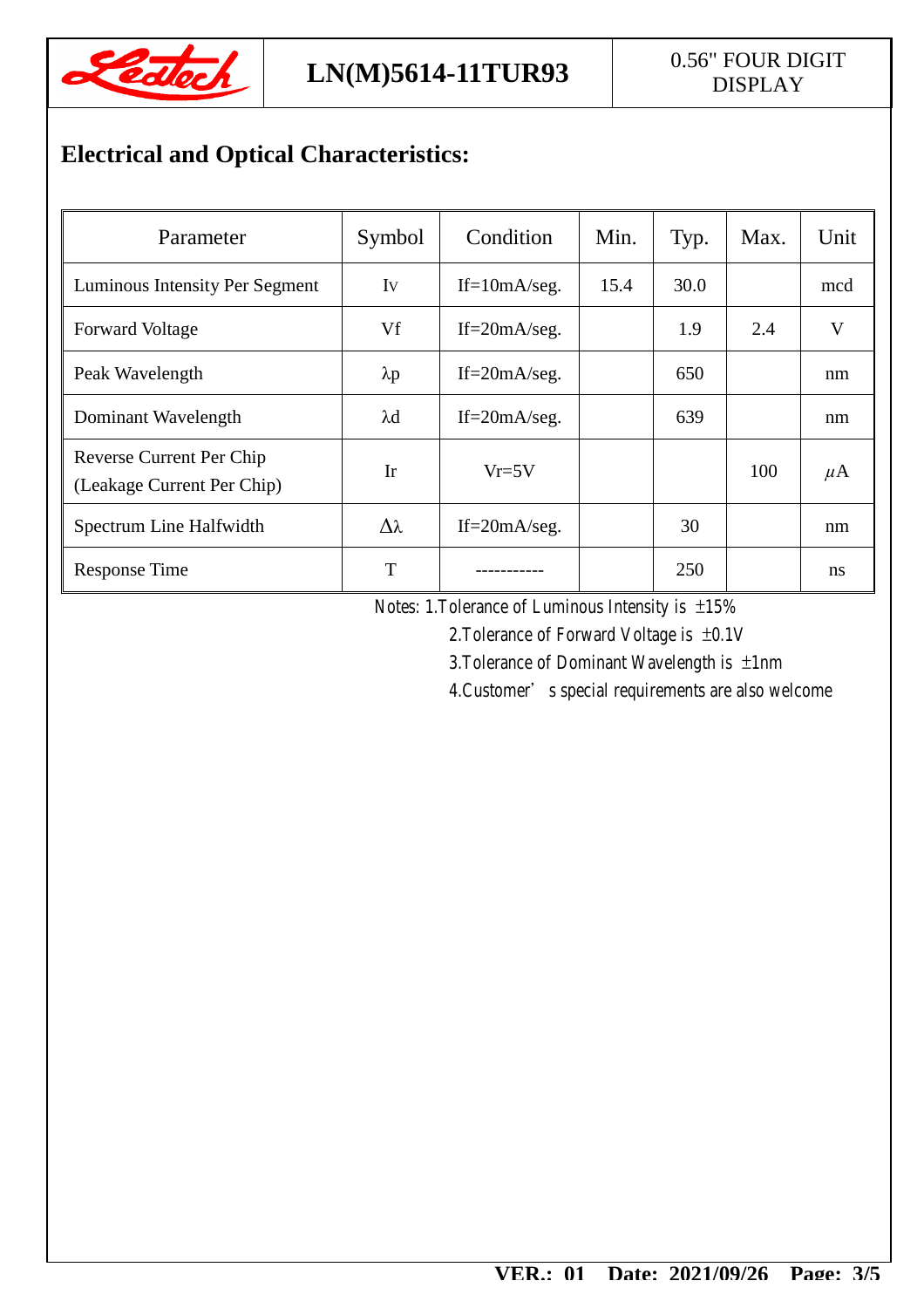